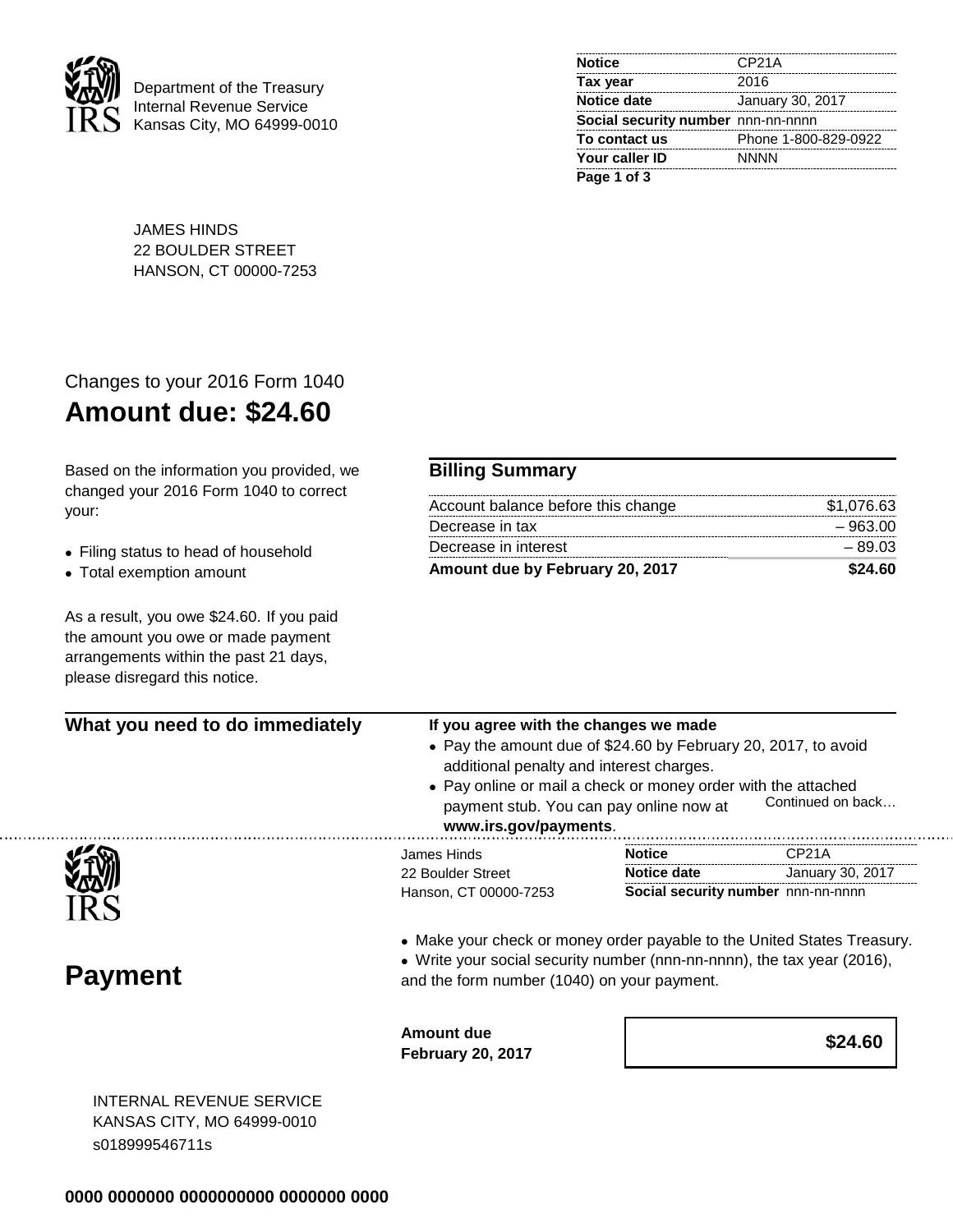| <b>Notice</b>                      | CP <sub>21</sub> A |
|------------------------------------|--------------------|
| Tax year                           | 2016               |
| Notice date                        | January 30, 2017   |
| Social security number nnn-nn-nnnn |                    |
| Page 2 of 3                        |                    |

| What you need to do immediately-<br>continued | If you don't agree with the changes<br>Call 1-800-829-0922 to review your account with a representative.<br>Be sure you have your account information available when you call.<br>We'll assume you agree with the information in this notice if we                                                                                                                                                                                                                                                                                                                                                                                                                                                                                      |
|-----------------------------------------------|-----------------------------------------------------------------------------------------------------------------------------------------------------------------------------------------------------------------------------------------------------------------------------------------------------------------------------------------------------------------------------------------------------------------------------------------------------------------------------------------------------------------------------------------------------------------------------------------------------------------------------------------------------------------------------------------------------------------------------------------|
| <b>Payment options</b>                        | don't hear from you.<br>Pay now electronically<br>We offer free payment options to securely pay your tax bill directly<br>from your checking or savings account. When you pay online or<br>with your mobile device, you can:<br>Receive instant confirmation of your payment<br>$\bullet$<br>Schedule payments in advance<br>Modify or cancel a payment before the due date<br>You can also pay by debit or credit card for a small fee. To see all<br>of our payment options, visit www.irs.gov/payments.<br><b>Payment plans</b><br>If you can't pay the full amount you owe, pay as much as you can<br>now and make arrangements to pay your remaining balance. Visit<br>www.irs.gov/paymentplan for more information on installment |
|                                               | agreements and online payment agreements. You can also call us<br>at 1-800-829-0922 to discuss your options.<br><b>Offer in Compromise</b><br>An offer in compromise allows you to settle your tax debt for less<br>than the full amount you owe. If we accept your offer, you can pay<br>with either a lump sum cash payment plan or periodic payment<br>plan. To see if you qualify, use the Offer in Compromise Pre-<br>Qualifier tool on our website. For more information, visit<br>www.irs.gov/offers.                                                                                                                                                                                                                            |

Back of payment stub